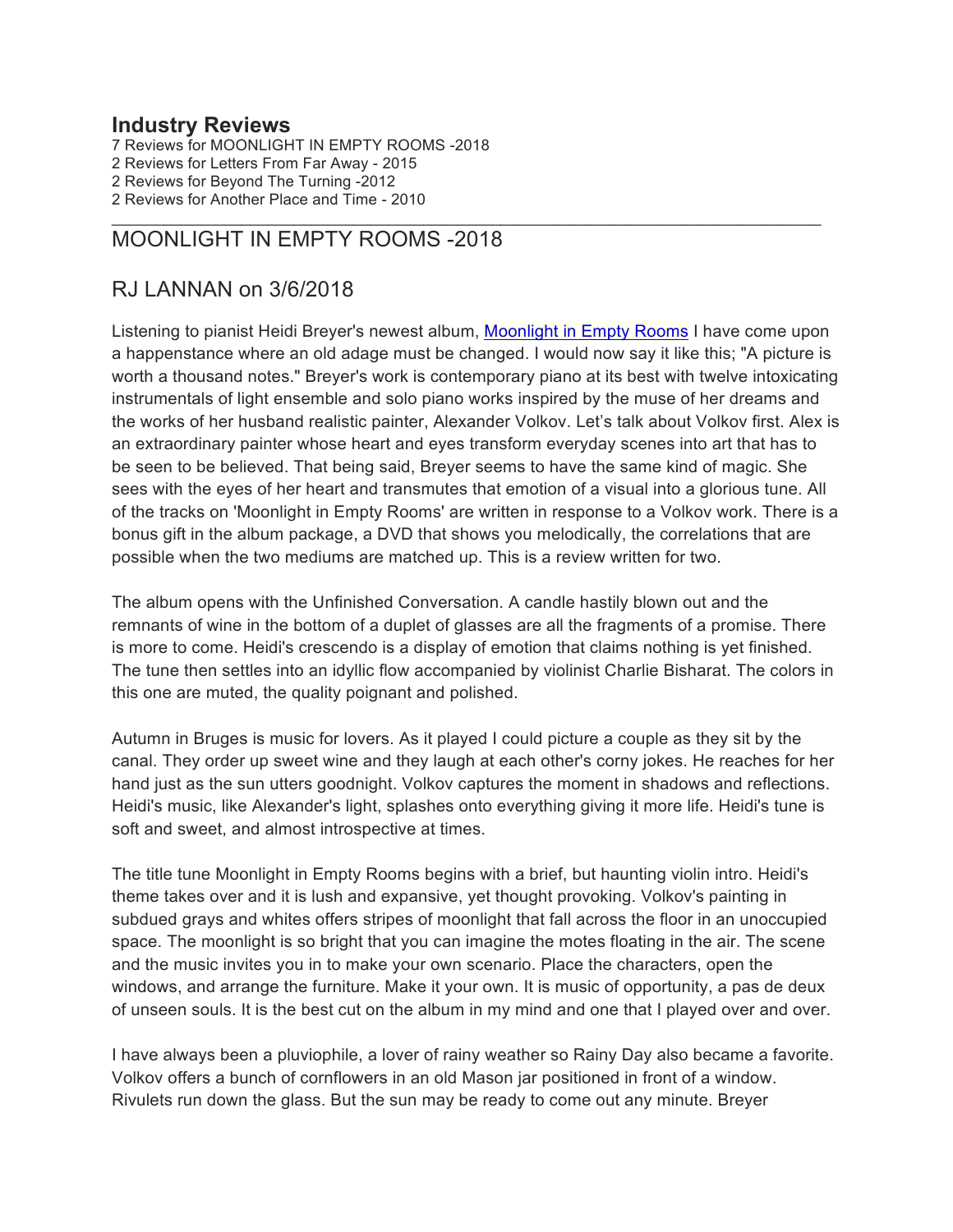musically captures the scene just as the clouds begin to part. Her rich, memorable score is a bit melancholy, but it brightens quickly.

Half Hour Before Spring, the painting, is what Volkov does best. He freezes a moment in time and we become witnesses to the instance. The pastel colors of dawn invites us in and we can feel the warmth as it softens the air. Heidi uses that subtle change in morning light to draw us to the music. Counterbalanced with the violin, she uses hopefulness in the notes to beckon us into the changing of the seasons. In the picture, there is still an icy glaze on much, but the music portends the first green any second now. There is a sense of sadness to see winter saying goodbye.

A white church on a hillside of fall grass is the subject of Faith. The background features storm clouds, but the church is bathed in a pure, white light. That is faith. This complex, harmonically rich refrain is balanced by the violin that plays the part of the questioner and the piano which eventually offers grace. There is a sweet sadness to it all. It suggests the feeling of saudade, the sense that one's soul is searching for something it does not understand. Bisharat's finale will give you chills.

Violinist Charlie Bisharat was the perfect accompanist to Heidi Breyer's music. He has a method that is complimentary, more that obtrusive, like a friend who always knows just what to say. Breyer, herself wields alchemy on this album, confirming the ongoing partnership with more than a kindred spirit in Alex Volkov. The simpatico is phenomenal. Breyer is at the present at an apex in her composition skills, but I feel there is more to come. There is a notable intricacy from her previous releases, which makes you want to hear more. Despite what John Keats once said, we have heard the melodies and they are far sweeter. Mr. Keats, let me introduce you to HeidiBreyer, the composer.



## KATHY PARSONS 2018

There are a lot of new albums released every year, but once in awhile, one comes along that is truly an artistic event. Heidi Breyer's *Moonlight in Empty Rooms* is one of those. Subtitled "A Musical Study of the Art of Alexander Volkov," the set includes a CD of the music, a DVD that includes all of the music plus visual images of the paintings that inspired the music (plus other images), and a 28-page booklet that includes photos of the paintings and thoughts about the artwork written by both Volkov and Breyer. (The music is available to download by itself, but the experience is so much richer with the visuals!) The music was produced by Breyer, Will Ackerman and Tom Eaton, and was engineered, mixed and mastered by Eaton. The twelve tracks are a combination of solo piano (Breyer) and piano with violin (the always-brilliant Charlie Bisharat). The video was designed and produced by Breyer and Volkov.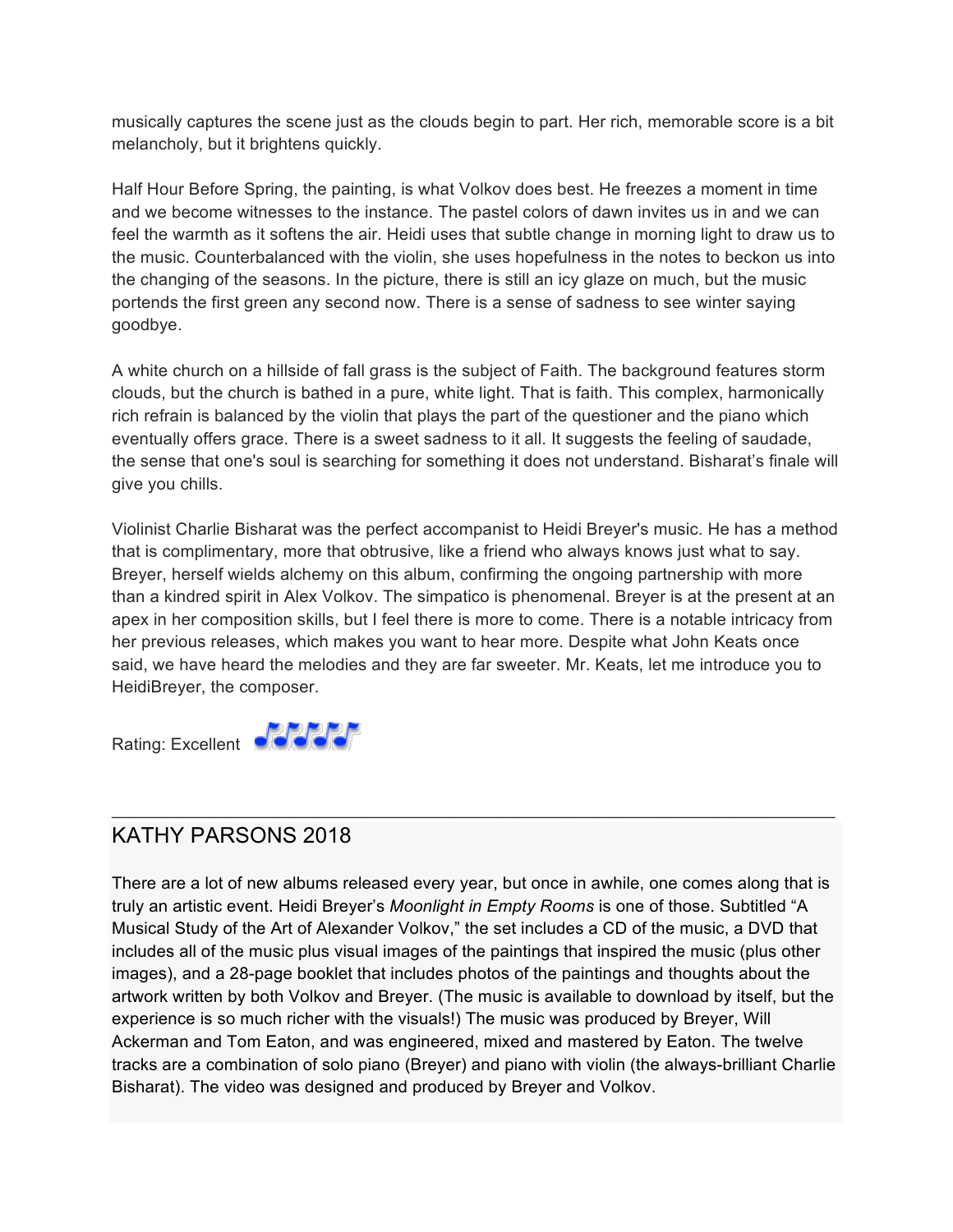Heidi Breyer was born in Great Britain and was conservatory-trained at the Trinity College of Music in London. Her albums have been among my favorites for several years, but this one is truly amazing. A true artist herself, Breyer's composing and playing styles are elegant and graceful, with strong classical influences. The twelve pieces on the album are warm and peaceful, but there is a depth of emotion that expresses the beauty and simplicity of the paintings in a way that words could never match. Breyer has been composing music in response to Volkov's paintings for almost ten years. As husband and wife, they live with each other's artistry, creativity and passion for their work as no one else can. I'm thrilled to read that they plan this as Volume One of a series of collaborations that will evolve over the years. The paintings that are included express feelings of quiet peacefulness, as does Breyer's music, bringing with it deep insight.

Alexander Volkov emigrated to the US from St. Petersburg, Russia more than twenty-five years ago. His realistic paintings appear to be somewhat influenced by Andrew Wyeth's work in that he takes everyday scenes and makes them extraordinary in their simplicity and beauty. Volkov's paintings often make wonderful use of light - through windows, cracks or holes in walls, in nature, etc. - and makes that light a vibrant part of the subject. One of my favorites is "Eastertide," which shows a toy stuffed rabbit on a comfortable chair, bathed in light. A simple vase of yellow flowers is also shadowed on the back of the chair. Such a simple idea that expresses so much. "Unfinished Conversation" is two wine glasses, neither of which is completely empty. Between them is a candle that was very recently extinguished because there is smoke rising from the wick. A window with sheer curtains is on the left side, but on the right is darkness. The only color in the otherwise black, gray and white painting is the red wine in the glasses and a tiny spark at the end of the candle wick. It's a peaceful but very powerful image.

*Moonlight in Empty Rooms* is nothing short of a masterpiece and I give it my highest recommendation. The music CD/download is 61 minutes, and so is the DVD. They are available from Amazon, iTunes and CD Baby.

\_\_\_\_\_\_\_\_\_\_\_\_\_\_\_\_\_\_\_\_\_\_\_\_\_\_\_\_\_\_\_\_\_\_\_\_\_\_\_\_\_\_\_\_\_\_\_\_\_\_\_\_\_\_\_\_\_\_\_\_\_\_\_\_\_\_\_\_\_\_\_\_\_\_\_\_\_\_

## BILL BINKELMAN on 1/14/2018

Pianist Heidi Breyer's husband, Alexander Volkov, is a wonderful painter of exquisite beauty in a style that blends intense neo-realism with a palpable sense of nostalgia. She is immersed in the artistic setting, i.e. surrounded by beautiful paintings from conception to conclusion, so that this environment has not just seeped into her musical persona, but one might say, symbiotically joined with it. It's easy to see why this relationship between his art and her music has evolved since she is in his studio and helps run the business on a daily basis. In Heidi's own words, while watching him paint..." I see what evolves and if it speaks to me, I'll know it by the middle stages of the painting process. I don't necessarily write something there and then, but when I get a window, if the painting is still haunting me, I will go to my studio and be gone for an intense amount of time and will write the piece until I'm satisfied with the concept." Heidi has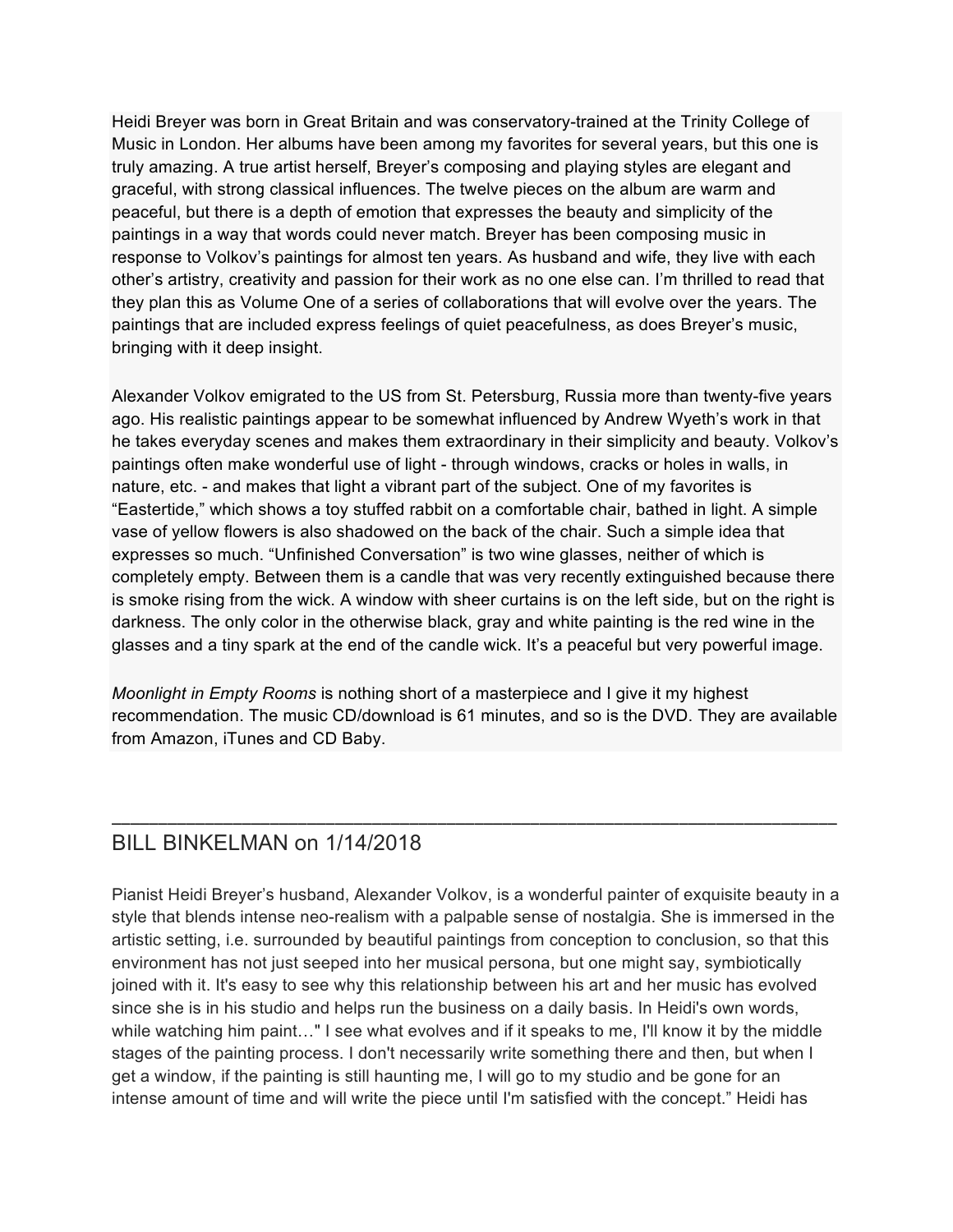been composing music inspired by Alexander's paintings for ten years now. Finally, the time has come for her to share this special relationship she has with her husband's artwork on Moonlight In Empty Rooms, an amazing achievement in music reflecting images and the emotional impact of both.

Breyer singled out twelve compositions and the paintings associated with them, each song titled after that piece of art. Packaging of the album is fantastic, presented as a gorgeous digipack with extremely voluminous and insightful liner notes (including Volkov's artwork) about each painting's and each song's origin and interpretation, as well as an overview of the why and wherefore of the project itself (including a little snippet from Volkov about his artwork). Besides the CD, the digipack features a DVD which directly marries Breyer's music to Volkov's artwork (created with Adobe Premier software). So, you get the added emotional impact of listening to these exquisite neo-classical duets while watching the artwork to which it is linked unfold – a truly immersive experience.

Joining Breyer on each of the twelve selections is session violinist extraordinaire, Charlie Bisharat. However, if all you have heard from him is his great work in support of the many Imaginary Road Studio recordings produced by Will Ackerman and Tom Eaton, prepare to hear a whole other side of his violin artistry. Bisharat displays true classical chops and a playing style that will be a revelation to many of his fans, I'd wager.

While there is unmistakable classical crossover theme present on the album, I was also (more than once) reminded of classic pop music of the '40s, perhaps of the jazz/torch song era. The melodies seemed to evoke that sensation for me. More than once I envisioned a chanteuse singing in an after-hours club, the kind of tragic romantic music that typified that style of music. On the other hand, perhaps that is just my personal evocation. Regardless, even if one does slot the album into the neo-classical genre, it is most certainly romantic music at its core, with only a few moments that elevate into power and drama.

Breyer's control of nuance and shading is a marvel throughout the disc, no matter what tempo, volume, or mood she is playing. Yet, what is just as striking is the sense of intimacy, the immediateness of her performance, especially on the more reflective, pensive tunes. This is when it becomes obvious how deeply felt these compositions are to her and how intermeshed they are in her appreciation and affinity for her husband's artistic talents. In an email exchange with her, I compared her piano music with Alex's paintings as two strands of DNA, intertwined to yield a single trait.

Singling out specific tracks is akin to singling out one of Volkov's paintings, i.e. it would be more a matter of how one song struck you and less of an evaluative process. Yes, some tracks here touch me more deeply, such as pensive and gently melancholic "Autumn Snowfall," but I believe Moonlight In Empty Rooms plays best as a whole, not as the sum of its admittedly beautiful parts. The opening playfulness on "Autumn in Bruges" leads way to a more wistful and even sad main melody, albeit one with energy and a fast tempo at times. The title track is ushered in by Bisharat's initial violin solo which gives way to a reflective piano tone poem by Breyer, and soon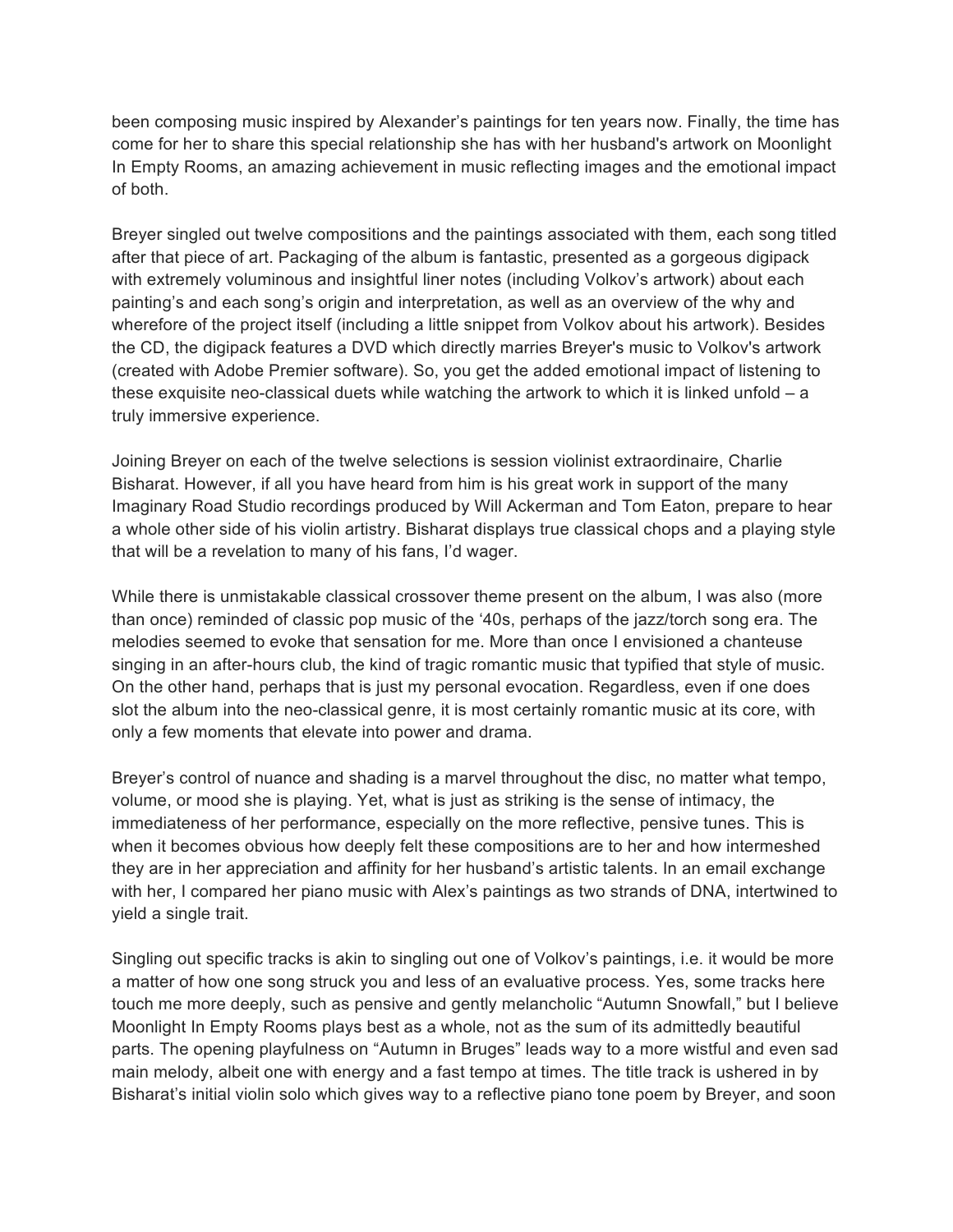the two artists pirouette together, dancers in a song that combines a forceful sense of passion with a tangible but subtle feeling of loneliness. As one might expect, "The Sound And The Fury" brims with power and drama, interspersed with brief moments of respite. "Faith" (which unless I am deaf or clueless, features Bisharat multi-tracked) carries distinct hymn-like qualities during his opening solo segment, segueing to Breyer incorporating what sounds like elements of "Praise God of Whom All Blessing Flow;" not really riffing on it or extrapolating from it, but more using the opening note progression as a jumping off point. It is the longest track on the album and both Breyer and Bisharat play it out as an ode to the power of the titular word. The album closes with the sublime "End Of Summer," and again, I hear echoes of classic torch songs, but here meshed with a tone poem aesthetic. There is sadness and remembrance at work here, but also fondness of memory.

I haven't even begun to attempt to describe Alexander Volkov's paintings in this review, but truly, they are an essential aspect of appreciating Heidi Breyer's music and playing. Again, in her own words, "This is a phenomenon to us and we are quite surprised by its evolution and the fact that it seems to be a living breathing thing that is not going away. It is why we do everything together, suffocating though it might be at times, we breath very much the same inspiration and it goes around in circles between us..."

Easily the best work Heidi Breyer has yet recorded, Moonlight In Empty Rooms is as deeply felt and masterfully recorded (piano recorded at Imaginary Road Studios and mixing and mastering by Tom Eaton) an album as I've heard this past year. Special seems wholly inadequate in describing this work from a truly gifted artist.

\_\_\_\_\_\_\_\_\_\_\_\_\_\_\_\_\_\_\_\_\_\_\_\_\_\_\_\_\_\_\_\_\_\_\_\_\_\_\_\_\_\_\_\_\_\_\_\_\_\_\_\_\_\_\_\_\_\_\_\_\_\_\_\_\_\_\_\_\_\_\_\_\_\_\_\_

# CONTEMPORARY FUSION REVIEWS Rotcod Zzaj

Heidi Breyer with Charlie Bisharat totally stunning piano portraits Heidi Breyer with Charlie Bisharat – MOONLIGHT IN EMPTY ROOMS: The thing that (most) sets Heidi's lovely piano work apart from all the other gifted artists is her total control of the instrument… and, not in the sense of "rigidity"... it's just that her playing feels so natural and free because of her pacing... her work with Charlie on violin, especially on the amazing opener, "**Unfinished Conversation**", is beyond compare… on this composition, she also demonstrates that she has the POWER to communicate in full glory… check out the wonderfully strong chords she uses at the :41 second mark to talk with Charlie… again – AMAZING!

The album is actually an intimate and emotional musical study of the work of her husband, Alexander Volkov, a highly talented visual artist… and the package includes a wonderful DVD that illustrates her ability to reach deep into her soul and paint wonderful portraits with her piano that will stay fixed in your mind eternally… just listen to the composition that moved me to memories of long-ago days in the wintry climes of Northwestern Pennsylvania (where I grew up)… "**Autumn Snowfall**" is one of the pieces highlighted on the DVD, and you'll find yourself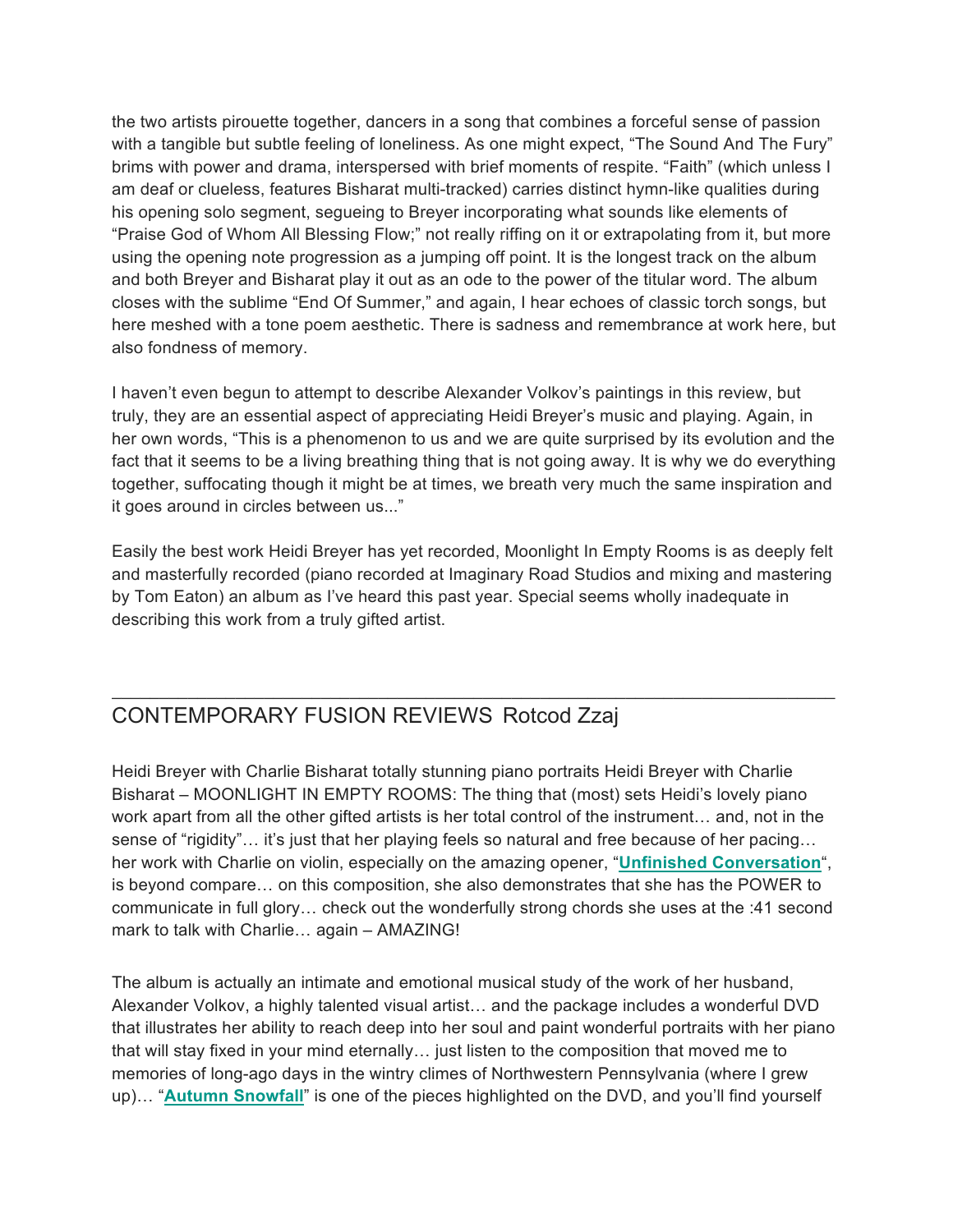watching it over and over again, as I did. Heidi's work has always been a favorite experience; I've reviewed several of her albums, most recently in **issue # 165**, but this new release is absolutely the best work I've ever heard from her.

One of the strongest piano/violin works I've heard (yet) in 2018 is the 4:17 "**The Sound and The Fury**"… she and Charlie move and play together perfectly to sonically illustrate one of Alexander's most powerful visuals… flawless recording and the deep involvement of both players makes this a piece that I believe will be nominated for (*and win*) awards!

The piece that (*hands-down*) won my vote for personal favorite is the marvelously intricate movement on "**Faith**", which features a painting Alexander did of a small church in (*of all places*) Vermont, where my mother's parents lived for decades – so, this song has special meaning to me… simple, but beautiful!

I give Heidi and Charlie a MOST HIGHLY RECOMMENDED for this excellent hour of creativity, with a (perfect) "EQ" (energy quotient) rating of 5.00… meaning that it also gets my "PICK" for "best piano/violin album".

# NEW AGE MUSIC REVIEWS

**5/5 Stars** Keith "MuzikMan" Hannaleck March 9, 2018 Founder of: MuzikMan Productions

*Moonlight In Empty Rooms* is Heidi Breyer's fifth proper album. She worked exclusively with Charlie Bisharat, a superb violinist. The combination of piano and violins are not strange bedfellows. They both complement each other exquisitely, just like it was meant to be. It most certainly sounds that way to me when I hear that combination, which is often in the new age genre.

The album is a musical tribute to her husband Alexander Volkav's artwork. I saw a few of the pictures of his work and they are absolutely stunning. They are so lifelike and crystal clear, that you will find it hard to believe that a human being actually painted them.

*Moonlight In Empty Rooms* is like a river of songs moving along as nature would have it. When you see the water from far away it does not look like its moving too fast, as you get closer you can see what is really happening. This music is comparative to that. It is calm and engaging as it gently invites you in. Once you step through that door of complete envelopment in the tracks, you are now moving right along with it, up close and personal.

Like the art that Alexander creates, it is placed on a canvas of different shades and colors. Each track is a separate work of art just like her husband's paintings. I often describe music in this fashion and honestly think the comparison is relative. Art comes in all forms and colors and so does music. You, the listener, are the open canvas ready for the music to create something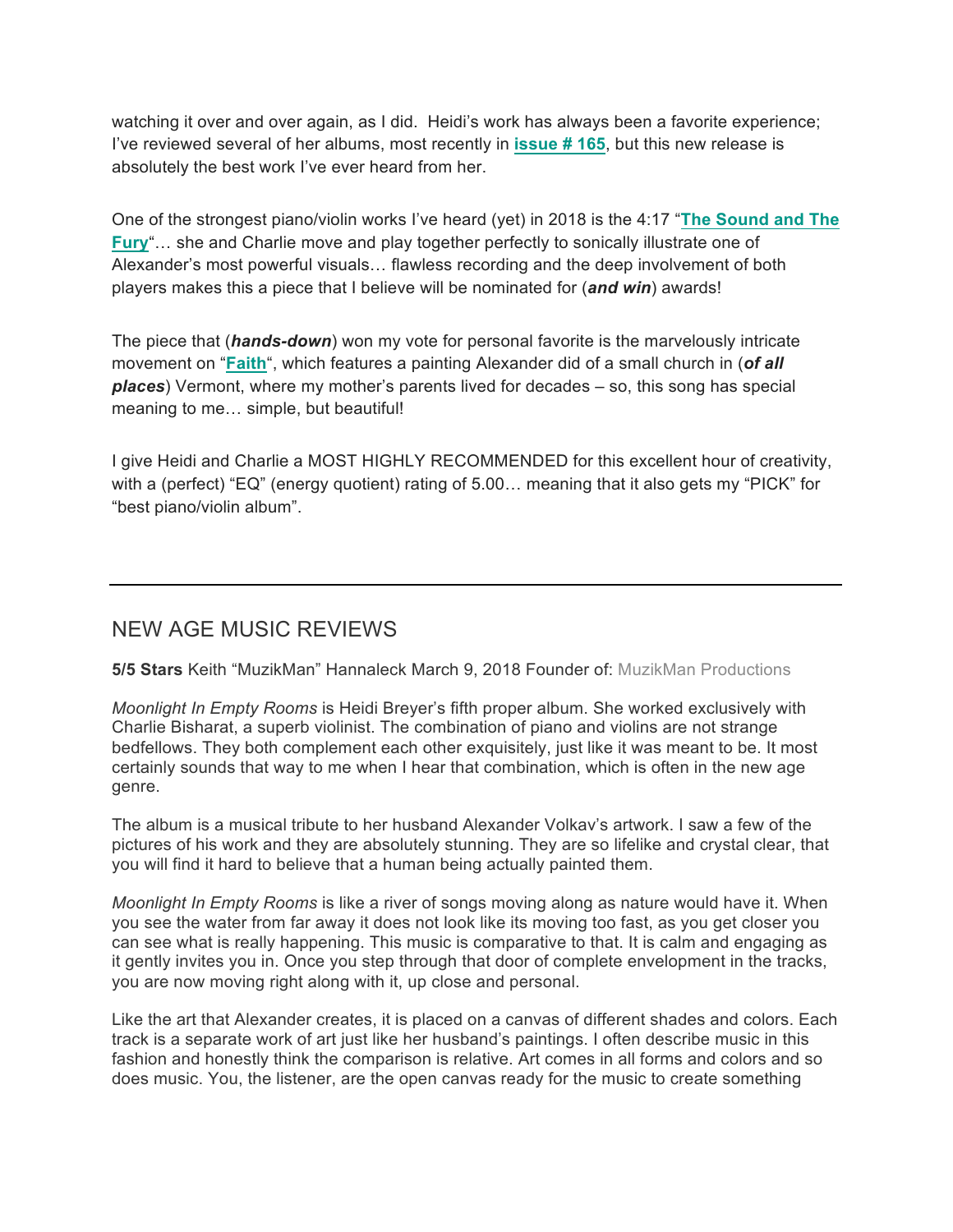within your heart, mind, and soul. I think Heidi accomplishes that with this gorgeous music. It comes presented with strong musicianship and accomplished production values.

*Moonlight In Empty Rooms* sets the standard at a high level for instrumental new age and classical recordings. This is as good as it gets.

 $\mathcal{L}_\mathcal{L}$  , and the contribution of the contribution of the contribution of the contribution of the contribution of the contribution of the contribution of the contribution of the contribution of the contribution of

## DYAN GARRIS for New Age CD.com 2018

This is an undeniably exquisite Neo-classical piano and violin album by award winning composer and pianist, Heidi Breyer. Her 5<sup>th</sup> album, "Moonlight in Empty Rooms" is twelve tracks, each inspired by the original paintings of her husband, Russian-American oil painter, Alexander Volkov. The violin performances on the album are by Charlie Bisharat, an American Grammy® Award-winning violinist. Bisharat has performed with Yanni, John Tesh, Elton John, The Rolling Stones, and many other notables. The album was produced at Imaginary Road Studios, home to Grammy® winning guitarist, producer, and founder of Windham Hill Records, Will Ackerman.

Volkov describes his fine art as ". . . always a story of light traveling through darkness." "Moonlight in Empty Rooms" is a superb reflection and interpretation of that story, and like rich icing on a luscious cake, it's the perfect counterpart.

A booklet and a DVD both come along with the physical album. The booklet contains images of the artwork with inspirational snippets. The DVD is comprised of 12 videos; footage of Volkov's artwork set to Breyer's exceptional music.

Track 1, "An Unfinished Conversation," opens the album brilliantly and sets the stage for the promise of much more to come. Passionate, emotional, and tender, this feels like the story of a meaningful soul relationship that lasts not only throughout this lifetime, but through eternity, with always more to learn and experience no matter where the road of life leads.

Track 3 is the charming, "Autumn in Bruges." Bruges is a picturesque town in Belgium with a rich medieval history. "Autumn in Bruges" is captivating with its cascading nuances conjuring up images of cobblestone streets, romantic canals, and bell towers.

"Moonlight in Empty Rooms" the title track, is full of graceful movement and ambiance, the piano layered sumptuously throughout with the violin. Each nuance and subtlety is carefully coaxed out of hiding and brought forth to blend together in perfect harmony, like expert brushstrokes on a canvas begin to form a masterpiece. You can feel the resultant light right in your heart.

The composition, "Rainy Day," on track 7, is exquisitely beautiful and hauntingly so. It's a favorite of mine on the album. The violin performance is exceptional, forming a lush tapestry with Breyer's gentle, evocative, and expressive piano performance. There is something that really speaks to the depths of the soul here. This is peace. Deep and satisfying peace.

"End of Summer" winds up the album and reminds us, similarly as in track 1, that even as the light of summer fades, there is always more to come. There is always the story.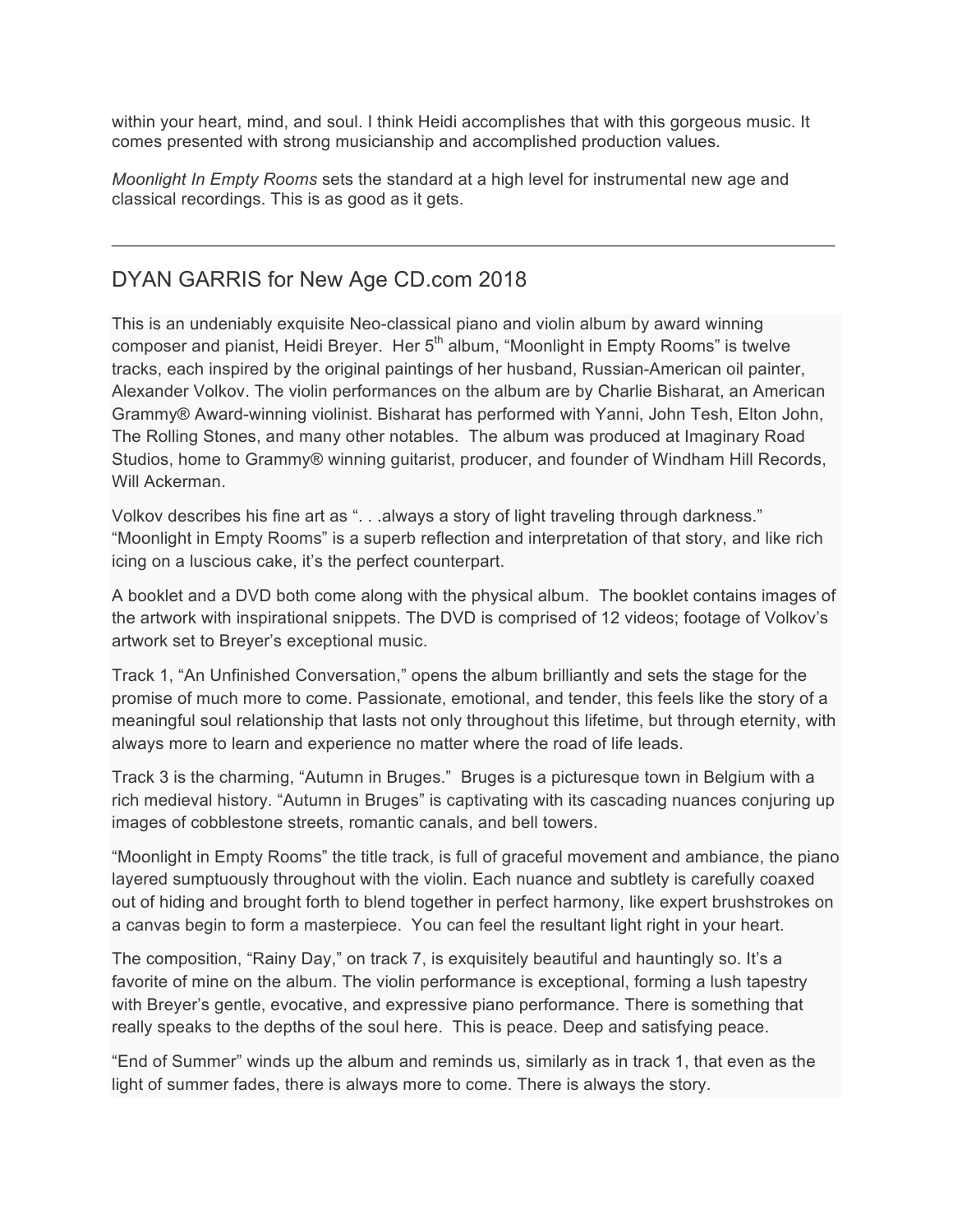We love it. Highly and most definitely recommended.

# JONATHAN WIDRAN April 24<sup>th</sup> 2018

In an overwhelmingly positive review I wrote about Heidi Breyer's Beyond The Turning – rightfully chosen ZMR's Best Instrumental Piano Album 2012 – I mentioned that she had been on an extraordinary journey of self-discovery that culminated in this work, which I described as "a heartfelt and evocative, introspective and ultimately universal look at humanity and the sometimes joyous, often embattled path we take to ultimately find our path home." Listening now, six years later, to **Moonlight in Empty Rooms**, an epic 12 song new age/neo-classical collection of artful and transcendent, alternately poignant and whimsical pieces driven by her impressions of works by her realist painter husband Alexander Volkov, I realize more than ever what "home" means to this multi-talented artist.

 $\_$ 

Just as we can't imagine watching films without a score, there's something emotionally powerful about that place between artistic worlds where music helps our hearts better understand what our eyes may have missed. This album, produced by Heidi with Windham Hill legend Will Ackerman and engineer/mixer extraordinaire Tom Eaton, gives us a rare opportunity to contemplate each work and perhaps dream for several minutes as Heidi takes us on a whirlwind journey with the exquisite harmonies and counterpoint voice of the masterful veteran violinist Charlie Bisharat. Listening to a loving wife envelop her passions around places her husband calls "a space where there's no tomorrow or yesterday, where there are no projections for the future and no excuses for the past," I am reminded of something a dear writer friend of mine wrote about his in-laws who were married for 60 years: "They'd grown together like intertwined roots that were never meant to survive a severing."

Heidi's eloquent liner notes next to each of Alexander's images serve as something of a guided tour of where the muse takes her and how – but even without those detailed explanations, her pure piano poetry speaks volumes about the meanings of love and life. It might be an interesting experiment to listen to Moonlight in Empty Rooms first, reading along and studying the artwork – and then just hearing the music by itself and going on your own excursion of self-discovery.

The set begins with two and a half minutes of beautiful hypnotic ivory meditation before Bisharat's voice enters the moment, hoping to create a dialogue on a higher level. Heidi responds by alternating tempos as if in search of the perfect way to connect. Alexander finds beauty in the dying of trees amidst a stark winter landscape on "Autumn Snowfall," which inspires Heidi to create interesting contrasts between moody, shadowy contemplation and a few hopeful high notes as Bisharat swirls about like gently falling snow.

"Autumn in Bruges" reflects on that same season but in a whole different way, amidst the many images competing for our attention in Alexander's late in the day empty street in the famed Belgian city – bicycles, lit and shadowed trees, brick pavement, a distant steeple and inky sky.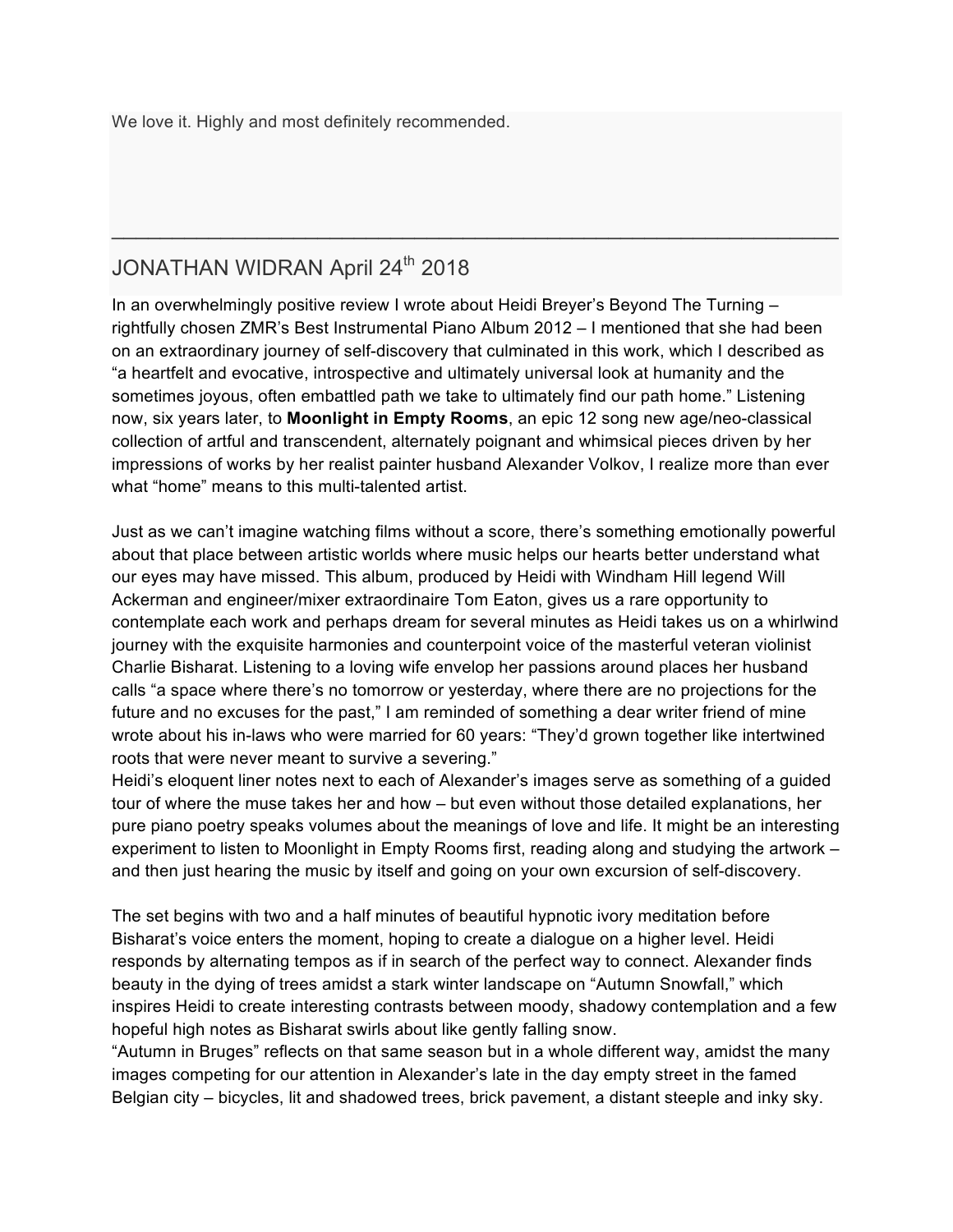Heidi captures the lighthearted whimsy of possibility, then eases into a bright waltz-like dance with Bisharat, which rolls like a pleasurable stroll, ripe for new adventures, down the street. As for the heartfelt, gracefully inviting "Christian's Workshop," we may not know who Christian was, but Alexander's painting of a long ago abandoned woodshop, looking out streaked windows into the light, allows us to create a character of our own choosing. Heidi and Alexander work that way, drawing us in to fill out the characters and places they shed cracks of light on.

As it flows on, Moonlight in Empty Rooms continues to expand our collective heart's possibilities, with Heidi creating a lovely, swaying sense of camaraderie with Bisharat, dancing in empty room where lit by distant moonlight on the title track; celebrating a beloved pet's peaceful transition from slumber to being awake at "Eastertide"; letting a gentle rain spark moments of sorrow and wistful nostalgia on a quiet "Rainy Day"; and, on "The Sound and the Fury," tackling the deeper roars of nature with passion, power and intensity via intense chords jamming with Bisharat's hard to pin down flights of fancy. The last third of the album takes us through the seasons, with the gentle unfolding sweetness of a "Winter Rose" giving way to hope for a season of rebirth a "Half Hour before Spring" and concluding with a simply stated reminiscence at the "End of Summer." Bridging those last two tracks is "Faith," presented as a deeply lived, internal mood swinging struggle to believe in and understand God, set against the simple image of a country church in a yellow field with storm clouds gathering in rural Vermont.

Heidi's quote about her music is as relevant to her mastery on Moonlight in Empty Rooms as it was when she said it earlier in her career: "I bring to my music, and to everything I do in my life, all that I am and all that I have experienced -- and I'm finding in music that approach leads to success more often than in life. I bring every emotion, including those I share as a student, parent and teacher, those I give when I love and those private alone times, which if it weren't for the music, might be forgotten. I feel completely privileged and honored to be on this journey and feel the adrenaline and excitement of it all when I'm at the piano composing." The Moonlight in Empty Rooms Package includes a DVD with videos that delve deeper into the album's theme and official subtitle, "A Musical Study of the Art of Alexander Volkov."

\_\_\_\_\_\_\_\_\_\_\_\_\_\_\_\_\_\_\_\_\_\_\_\_\_\_\_\_\_\_\_\_\_\_\_\_\_\_\_\_\_\_\_\_\_\_\_\_\_\_\_\_\_\_\_\_\_\_\_\_\_\_\_\_\_\_\_\_\_\_\_\_\_\_\_\_

### **LETTERS FROM FAR AWAY 2015**

#### MICHAEL DIAMOND– Music and Media Focus. 10/30/15

Just before beginning to write this feature article on pianist/ composer Heidi Breyer's new release, *Letters From Far Away*, I went back and revisited the one I wrote about her excellent 2012 album *Beyond The Turning*. It concluded with a quote from Heidi that makes an excellent segue to this release. In her words: "Our creations are an affirmation of life…whatever form they take, they are the legacy we leave, reflecting the most poignant moments of our short time here. All I know is that the only thing we can share, and the only thing we own, is that split second of time that slips between our fingers, that breathtaking moment of life called now."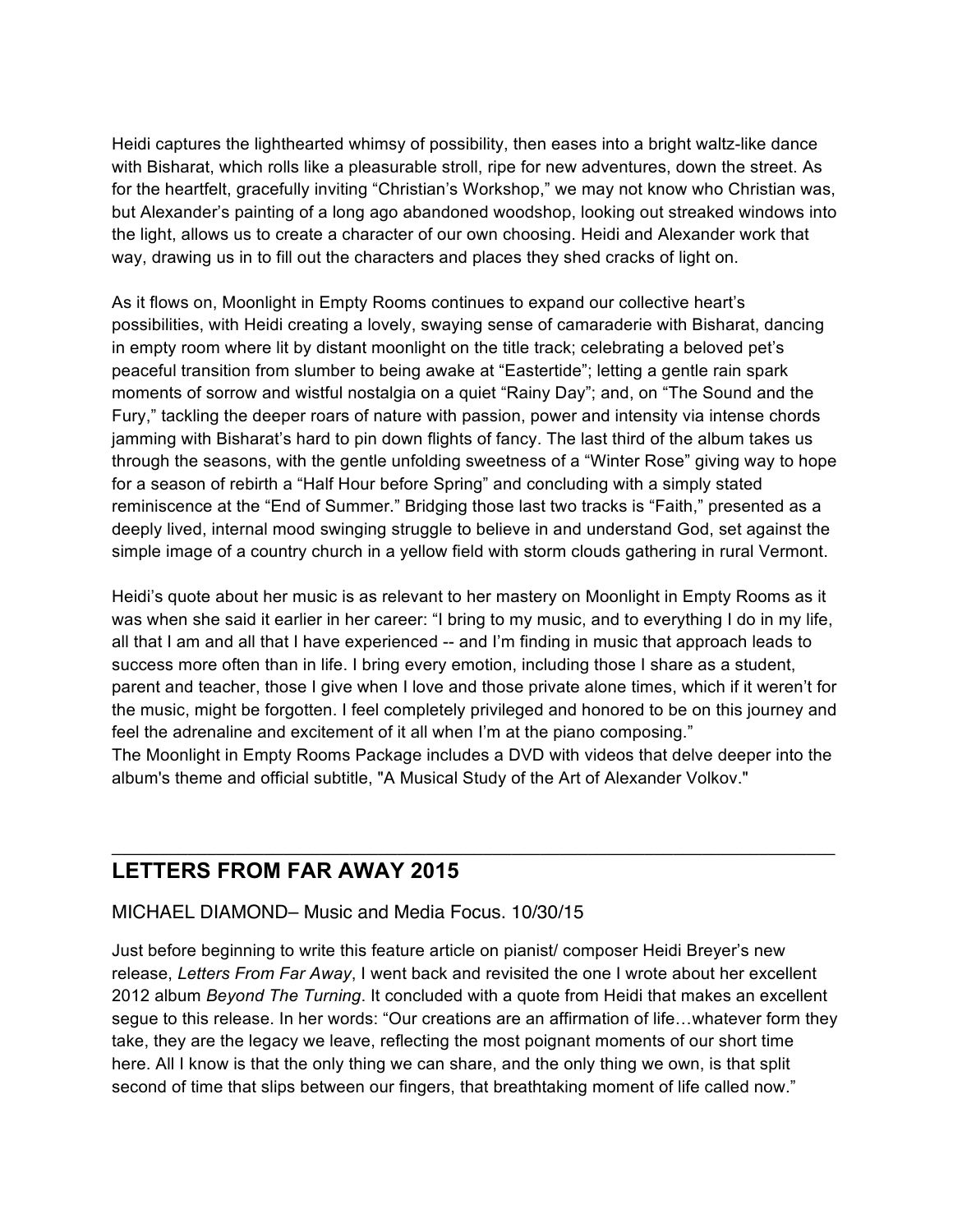The liner notes for *Letters From Far Away* begin with these thoughts from Heidi that echo similar sentiment: "Like grains of sand that form the dunes, it is the multitude of seemingly insignificant events that comprise our life and being. At any given time, we have no way of knowing how important that moment may be, until perhaps much later. And therefore, they are all equally important. It is love, however, that connects everything through time and space… love is the wind that shapes the dunes."

These are inspiring thoughts, and part of the reason I am focusing on them is because there is a lot of deep thought and intention that has gone into this recording project overall. For one, it is a "concept album," in which all the songs revolve around a central theme. In this case, the theme is Heidi's musical interpretation of a handful of experiences in the story of one couple who met in post-WWII Europe, came from two different countries and at that time, against all odds, they walked the rest of their lives together. And in the larger picture, it is about love in all forms as a common denominator and unifying principle. Each song on the album relates to a facet of this theme and tells a chapter of the story, lending somewhat of a literary dimension to the album as well as a musical one.

Before delving into the music and the story, there is another interesting and intriguing aspect to share about thisrelease. That has to do with the fact that*Letters From Far Away* is a double CD – but not just a double album in the usual sense. One disc is an ensemble recording that not only features Heidi on piano, but also includes a host of world-class accompanists from the studio of Grammy winning Windham Hill Records founder Will Ackerman, who co-produced the album along with Heidi and Tom Eaton, who also engineered, mixed, and mastered the album. The second disc contains solo piano versions of the same songs in the same order. According to Heidi: "The initial concept for this project was to release my first piano solo album where each track would stand in its own right specifically as a solo piece." But as it evolved, she began to imagine a violin here, a cello there, and so on. What developed eventually in the course of Heidi's creative process was a complete ensemble album. Hence, she decided to release both incarnations of the same story in one double album, which incidentally is the same price as a single album. As well as being a great value for the listener, this project also marks Heidi's entrance into the solo piano genre, as well as the continuation of her work as an ensemble composer.

For the purpose of this feature article, I'll be focusing primarily on the ensemble pieces, since a detailed description of both versions would be exceedingly lengthy. So lets open the first chapter of this musical story, which, for the record, is not fictional, but is based on the actual lives of two real people. The curtain rises on a track called "All The Good Things." This piece is like a prequel that sets the scene and portrays life in those times as being "uncomplicated – when it was about doing simple things and doing them well." The music, which begins, of course, with Heidi's piano is peaceful and easy going. As the piece progresses, she is joined by long-time Will Ackerman collaborator Jill Haleyon English horn, who enters softly with serene and simple accompaniment. Also adding to the mix with his soulful strings is GRAMMY winning cellist Eugene Friesen, who is best known for his work with The Paul Winter Consort. As on most projects recorded at Will Ackerman's Imaginary Road Studios, the accompaniment is generally understated and supportive, without drawing attention away from the primary artist.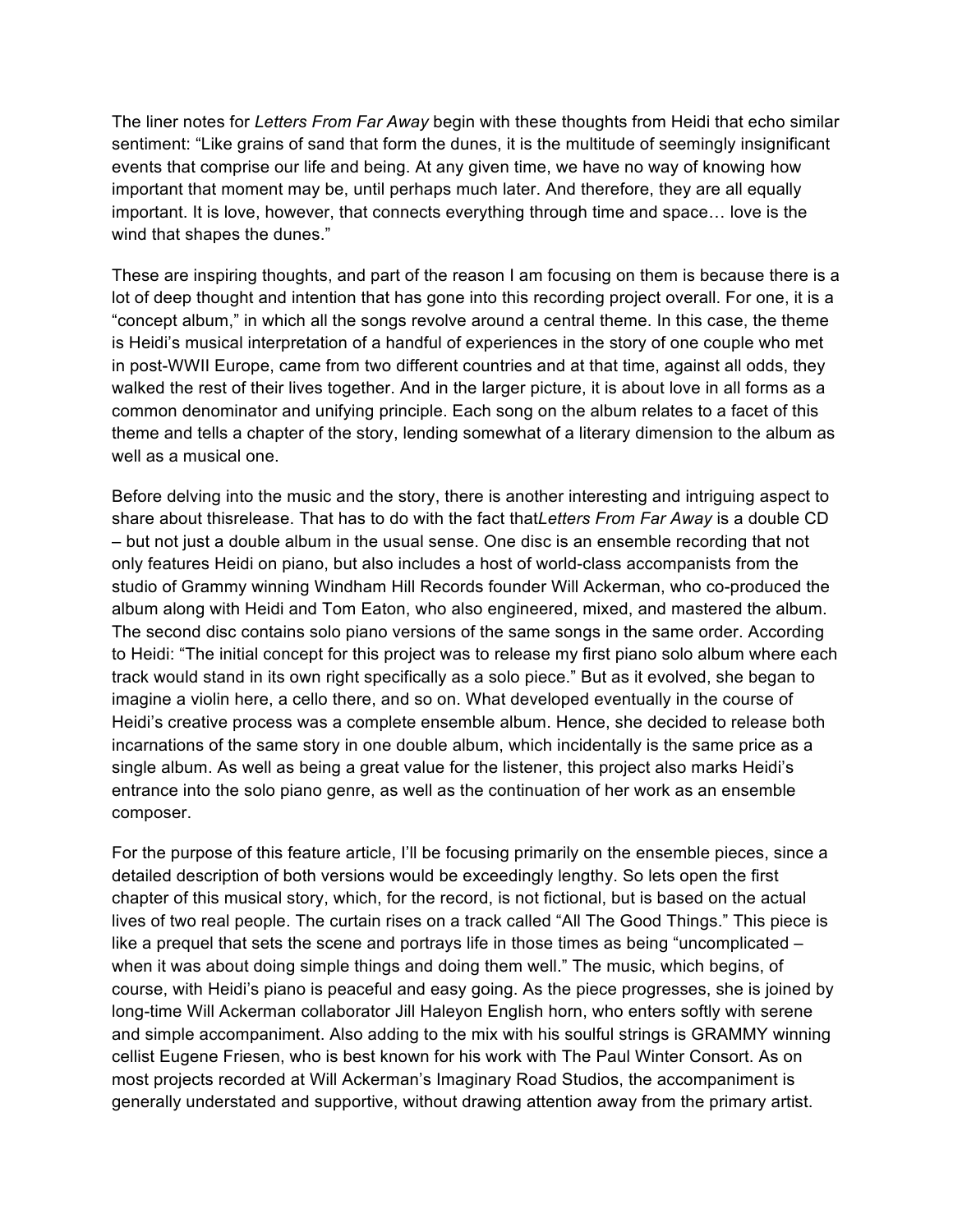The next song, "Small Café" describes the meeting place of the two soon-to-be lovers; he, a young English R.A.F. recruit stationed in Germany, and she, the daughter of the local high school Deputy Head. The piece, which features the clarinet and sax of Billy Novick, has wonderful dynamics, which rise and fall gracefully. I also appreciated Heidi's exquisite use of space in her playing. Another excellent example of this is on "First Impressions," of which Heidi says: "First impressions may form some of our deepest memories. They are the first grains of sand that form the dunes." In addition to her alternately powerful and subtle piano work, Heidi adds ethereal wordless vocals that seem to drift in from far away. Vocalist Noah Wilding is also featured in a similar way on the album. A stately waltz entitled "Old Photograph," also highlights the talents of one of my favorite violinists, Charlie Bisharat, who has played with Yanni, John Tesh, and many others.

The album's title track has a more melancholy ambience, which is appropriate considering that it is a musical interpretation of a five-year period that the lovers were separated and communicated by writing letters. The depth of emotion that Heidi brings to this piece is heart wrenching and its poignancy is further accentuated by the song's sonorous string accompaniment. A real surprise, and a most pleasant one at that on this album of primarily original material is a unique instrumental version of Simon and Garfunkel's classic "Scarborough Fair." It would be an understatement to say that Heidi has taken great liberty and artistic license in her radically reworked rendition. But I must say that I was impressed with Heidi's bold interpretation of this iconic composition, which also features one of the album's largest ensembles accompanying her. The recording ends like it began, in simplicity and serenity with a reflective piece called "Starry Pond."

I will comment briefly, that listening to the solo piano versions made for an interesting contrast in some ways. As mentioned, the accompaniment on the ensemble tracks is often sparse and lightly supports the piano, so that it is not necessarily a night and day difference between them and the solo piano. However, with the piano on its own in the spotlight, various elements of Heidi's playing and composing were more in focus. Having listened first to the ensemble CD, and then to the solo CD, I felt that all the songs stood exceptionally well on their own, and I didn't have a sense that anything was missing without the accompaniment. Part of Heidi's goal with this double album was to expand on her notoriety as an ensemble player/composer, and establish herself in the solo piano genre. To this end, I believe she has perfectly achieved what she set out to do. Each disc is perfect in its own right, and gives the listener great insight into the creative process of this talented artist.

When I asked Heidi in an interview, why she is a musician. Her reply was: "I am a musician because I can't not be one. Music is a part of the fabric of who I am." While this double album is an expansion of Heidi's formats, another facet of her creative spectrum may be on the horizon. As she explains: "Most of my music is written in response to a visual or emotional stimulus. I find it incredibly easy to translate the visual to music…and I believe, naive or not, that my true gift lies in writing music for TV and film." As she prepares to take classes in film scoring, the music of Heidi Breyer may be coming to a theater near you in the not too distant future. But in the meantime, Heidi has provided us with a treasure trove of beautiful recorded music, as well as an upcoming fifth CD to look forward to. Heidi Breyer is a truly remarkable instrumentalist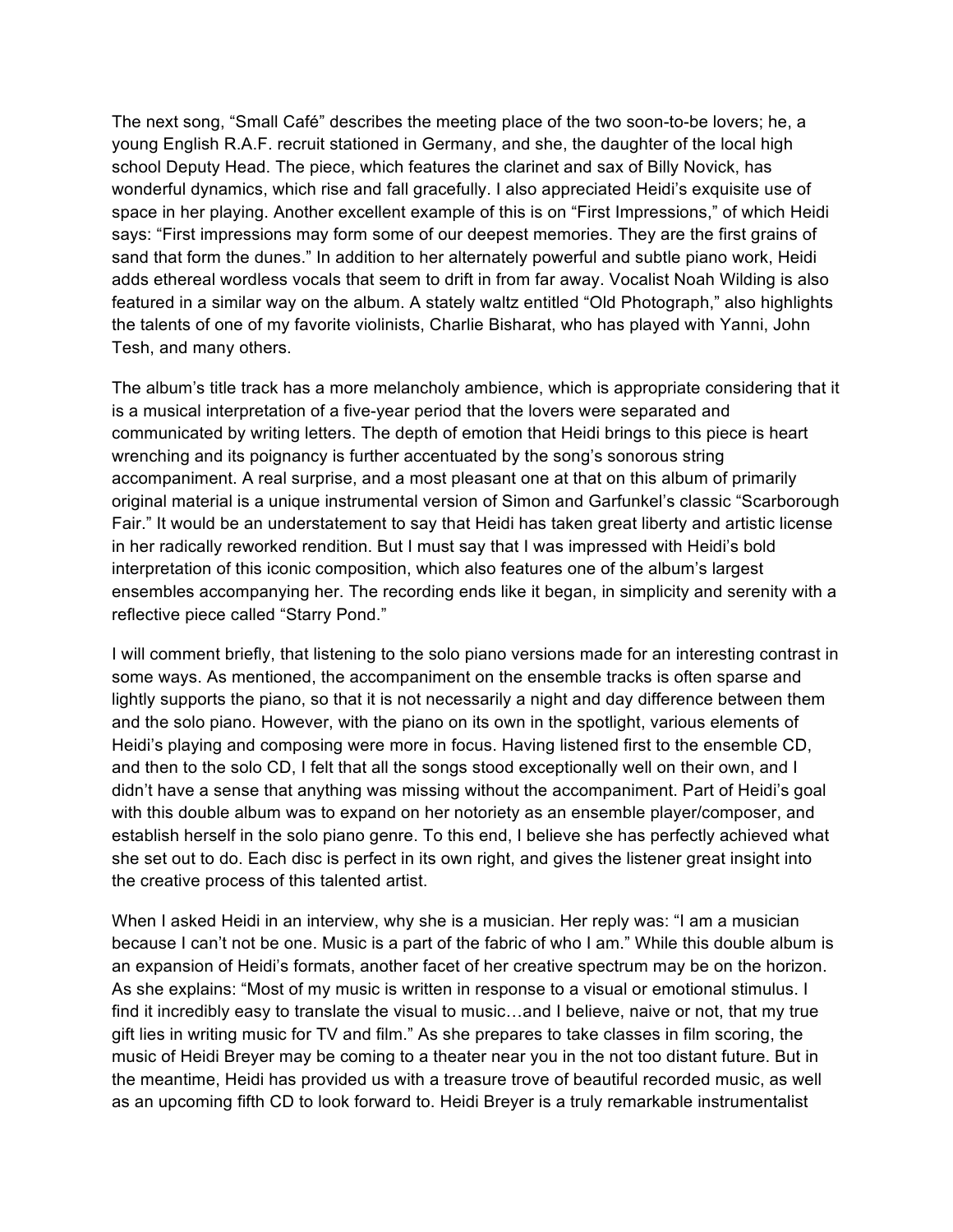and composer whose expressive and melodic range is impressive, as is her emotionally evocative touch on the keyboard. *Letters From Far Away* is musical storytelling at its best and illuminates the talents of a rising star in the piano world.

#### **PRESS RELEASE 2015 For "Letters From Far Away"**

Press inquiries: Glass Onyon PR, PH: 828-350-8158, glassonyonpr@gmail.com

Pianist and Composer Heidi Breyer Releases A Breathtaking New Album "Letters From Far Away" Featuring Legendary Will Ackerman

"The music is at once technically breathtaking and emotionally intimate. A rare and wonderful combination." – Will Ackerman

Frenchtown, NJ – Pianist and composer Heidi Breyer has released a breathtaking new album of unparalleled beauty titled "Letters From Far Away." The new release is a double solo and piano instrumental album and Heidi's debut production alongside legendary Will Ackerman (Founder Windham Hill Records) and Tom Eaton. The album was recorded, mixed and mastered at Imaginary Road Studios in Vermont and Studio Sound in LA.

Says Heidi, " 'Letters From Far Away' is my musical interpretation of a handful of experiences in the story of one couple, each from different countries, who met in 1960 and after 5 years apart, against all odds, walked the rest of their lives together. It is also about love in all it's forms, how love is the common denominator that transcends time and links the generations over the course of decades. It is the one thing that connects us.

Winner of ZMR Best Instrumental piano Album 2012, Nominated ZMR Best Holiday Album 2011, Winner of ZMR Best Instrumental Piano Album 2010 and Best New Artist 2010, Heidi Breyer has four albums to her credit – Winter Light 2009, Another Place and Time 2010, Beyond The Turning 2012, Letters From Far Away 2015. She has performed on stages worldwide and opened the first ever live ZMR Awards show performing with Premik Russell-

(Sting), Jill Haley and Michael Ronstadt. Her music has been featured on many compilations including the Grammy Nominated Album for Best Spoken Word, "The Storm King" an Auto Biographical Narration by the late Pete Seeger, Produced by Jeff Haynes, also The Gathering (West River Records), Many Miles Music (Seattle based label) and Sounds of The Circle by Suzanne Doucet. British born and conservatory educated at Trinity College of Music in London, Heidi Breyer now resides in the artistic community of Frenchtown, NJ, an inspiring setting where she composes her music, prepares for her multi-media concerts, teaches and manages the business of world-renowned Russian painter, Alexander Volkov.

"Heidi Breyer continues to amaze with her evolution as a composer and as a performer. The range of styles represented in Letters From Far Away is considerable, but like the outer planets in our solar system, these are held together by the gravity and persuasion of Breyer's Artistic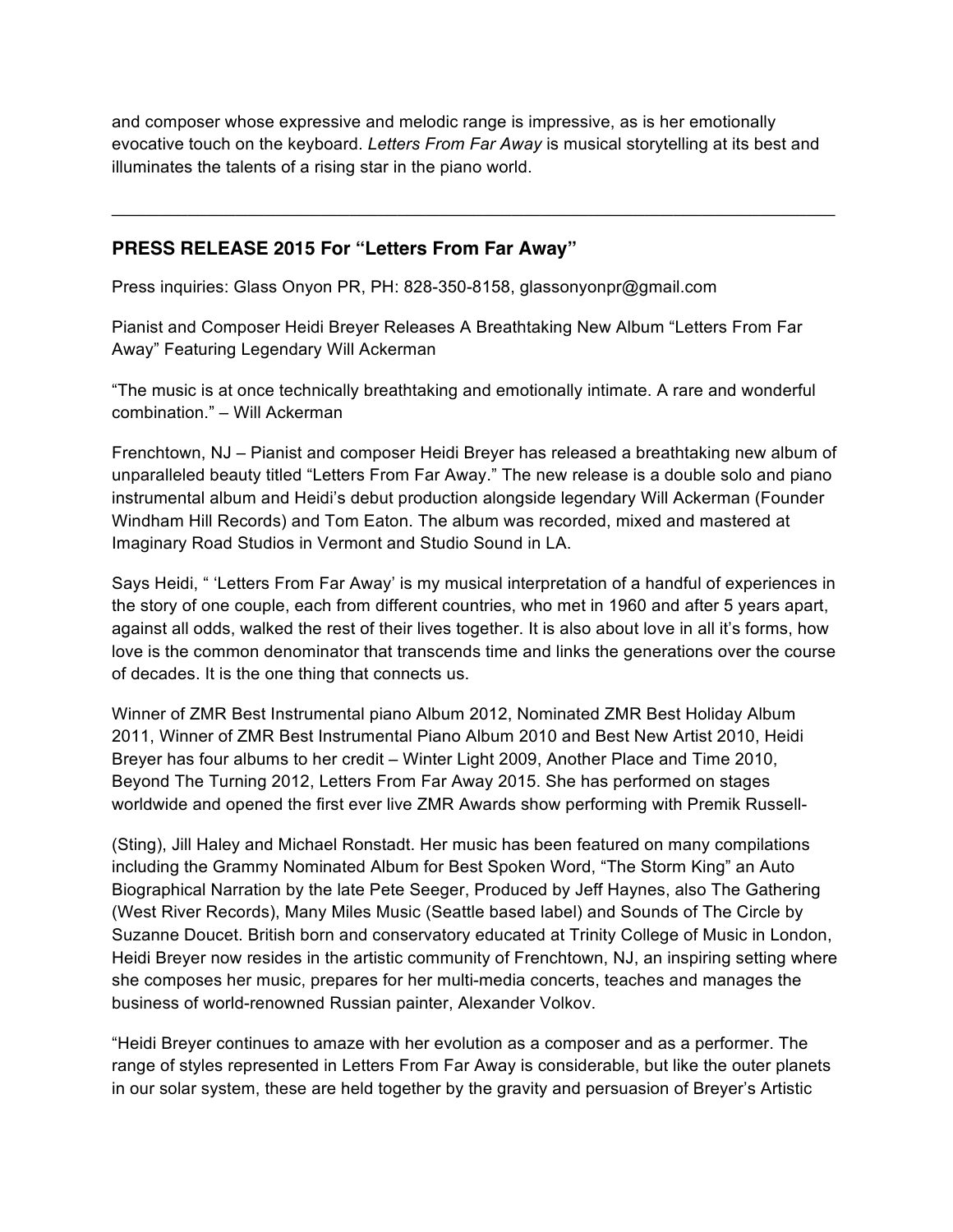Voice." – Will Ackerman, Grammy winning Guitarist, Producer, Imaginary Road Studios and founder of Windham Hill Records.

And now, in 2015, Heidi has released her most stunning achievement to date, the new album "Letters From Far Away"! Says Heidi, "I wrote the entire collection with the intention of releasing my first piano solo project. But in the very first session the opportunity for some major countermelody from other specific instruments was revealing itself to me. The main instrumental voices that I was imagining were cello, violin, guitar and English Horn, mostly because I have worked with these sounds before and have an understanding of their capacity for expression within my music. Clarinet was non-negotiable on Small Cafe. Every time I hear that instrument it propels me back in time and for that piece as with all others, it was the only option. Then saxophone, french horn and bass guitar…all came very naturally…

"Will Ackerman has amazing perceptual awareness. He has mentored me for several years now, both in regard to my music and helping me to further discover and push my own development as an artist. He knows when to step back and when to guide. As this project progressed he was clearly observing my need for specifics…not just instrumentally but also melodically, harmonically and rhythmically and yet he also knew when to bring forth his knowledge and experience for the better. Along with Tom Eaton's own depth of production experience, I think we made a pretty good team! All the session players I work with are in their own right top-shelf artists. Many of them are on all of my albums. They really listened, understood and interpreted accurately and delivered, in my opinion, flawlessly. The list of players I worked with (and hope to again) include but are not limited to Eugene Friesen, Jill Haley, Charlie Bisharat, Gus Sebring, Mark Schulman, Will Ackerman."

#### **Here's what's being said about Heidi Breyer's "Letters From Far Away":**

**" 'Letters From Far Away' is a love story that began more than five decades ago across the briny Atlantic. For the world, it was a time of new beginnings. For the lovers it was the birth of something so inexplicable that neither poets with their rhymes, nor philosophers with their thoughts could define it. Until now. It would take extraordinary music to explain it. Enter pianist Heidi Breyer. She takes on the monumental task of telling a story that does not appear in known fairytales, but in the chronicles of the heart. Using her incredible composition skills, she offers not one, but two eleven-track disks of solo piano and its companion instrumental pieces. She takes on the role of bard, storyteller, musician, and singer – a modern day Scheherazade. The contemporary music is twenty-two glimpses into the history of lovers that came from two different worlds and whose devotion was strong enough and endured long enough to build a single world of love. Let us meet the lovers." – RJ Lannen, Zone Music Reporter**

**"A new release by Heidi Breyer is always worth waiting for, but this time she has out done herself and her deeply meaningful creation of Letters from far Away, will be regarded by her fans and the followers of piano based music, as real raising of the musical bar, her many listeners, of which I urge you to be one of, will be deeply moved for an eternity by this incredible release." – Steve Sheppard, OWMR**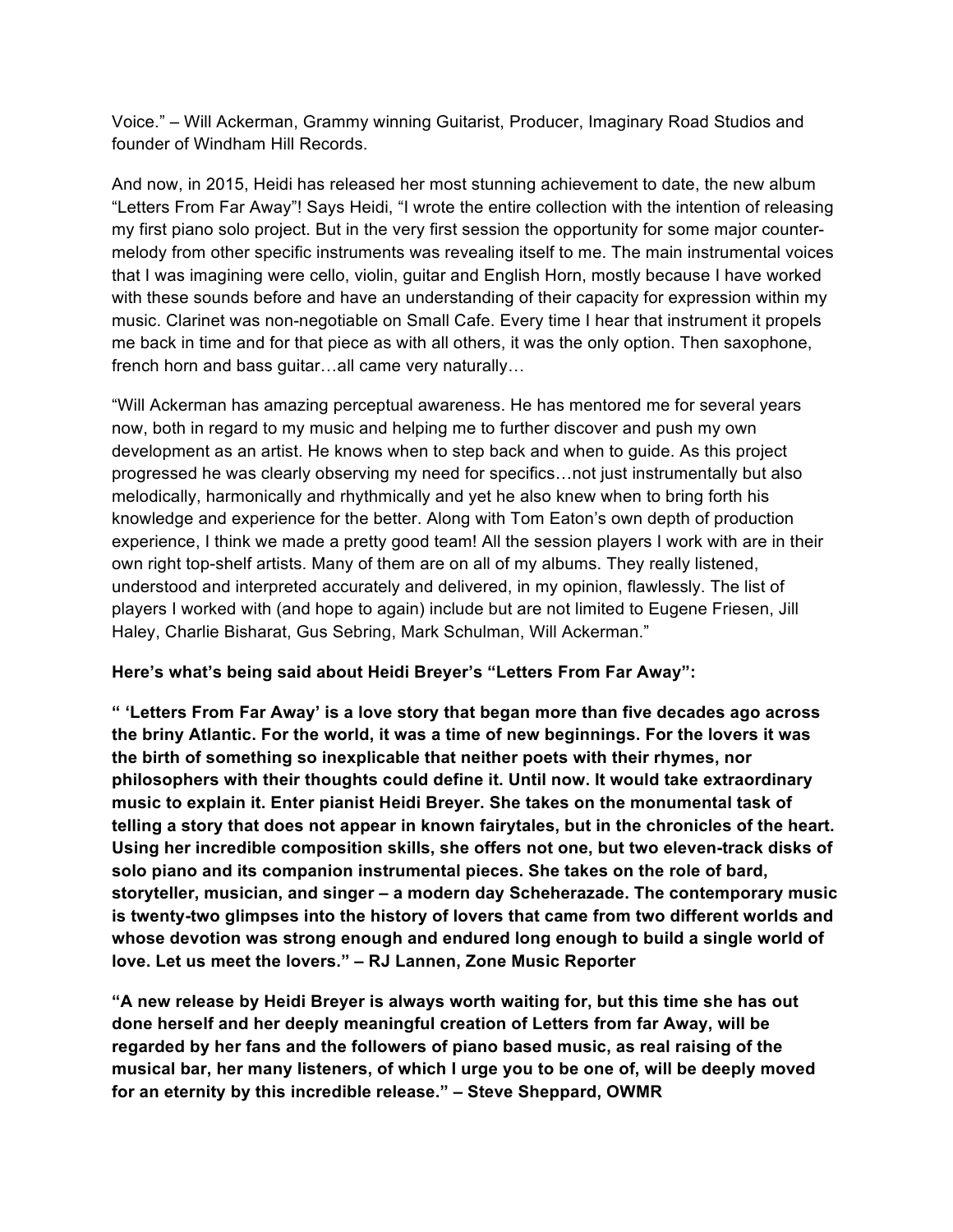**"Heidi Breyer's 'Letters From Far Away' is an amazing collection of lovely piano based music. I particularly loved the idea of having a double CD set- One with Solo Piano versions and the other with subtle arrangements. Being a musician I could see the tremendous amount of attention to detail that has gone into the writing and performance. As a pure listener, I loved the option to chose which CD to listen to based on my mood. Overall a fantastic musical experience and I wish Heidi all the best for this wonderful work." – Ricky Kej, Grammy Winner Producer, 2015 of New Age Album of the year, (Winds of Samsara)**

**"Heidi has provided us with a treasure trove of beautiful recorded music, as well as an upcoming fifth CD to look forward to. Heidi Breyer is a truly remarkable instrumentalist and composer whose expressive and melodic range is impressive, as is her emotionally evocative touch on the keyboard. Letters From Far Away is musical storytelling at its best and illuminates the talents of a rising star in the piano world. – Michael Diamond, Music and Media Focus."**

#### **"Heidi's music is the perfect synthesis of academia and passion. This is music informed by years of study and a rich life. The music is at once technically breathtaking and emotionally intimate. A rare and wonderful combination." – Will Ackerman**

In closing Heidi has this to impart, "Music is an elixir for life, love, catharsism and general well being. Always has been and always will be… My music is written to nourish and combat the impact of today's crazy, restless world, but it is not music for meditation relaxation…I do not strive to help empty the mind through musical meditation. There is a lot of great New Age Music that already does this successfully. I present an alternative perspective, deliver a brief but thoughtful departure to another life imagined through the music, and bring the listener back through the same escape route to reality, feeling a refreshed and grounded in their real lives. I believe the New Age music genre is breaking through to a new era at the very moment it is needed. We know that certain types of music are a part of most peoples daily balancing act. But in addition, we are observing that our human psyche is evolving and we are using our core (our soul, our intuition) to guide us more and more and not just our 5 known senses (that tell us the immediate things)…I believe our instinctive leaning toward New Age music contributes to that 'beacon'. It is music for our lifestyles. It is one of the facets of the balancing act that we will become more and more reliant upon, almost medicinally. I for one, know that I am someone who can help in that regard. So the message is…check out New Age Music. Check out all of my music and see how it can truly help you."

#### **BEYOND THE TURNING 2012**

#### **HOT INDIE NEWS KEITH CHACHKES – 8/5/14**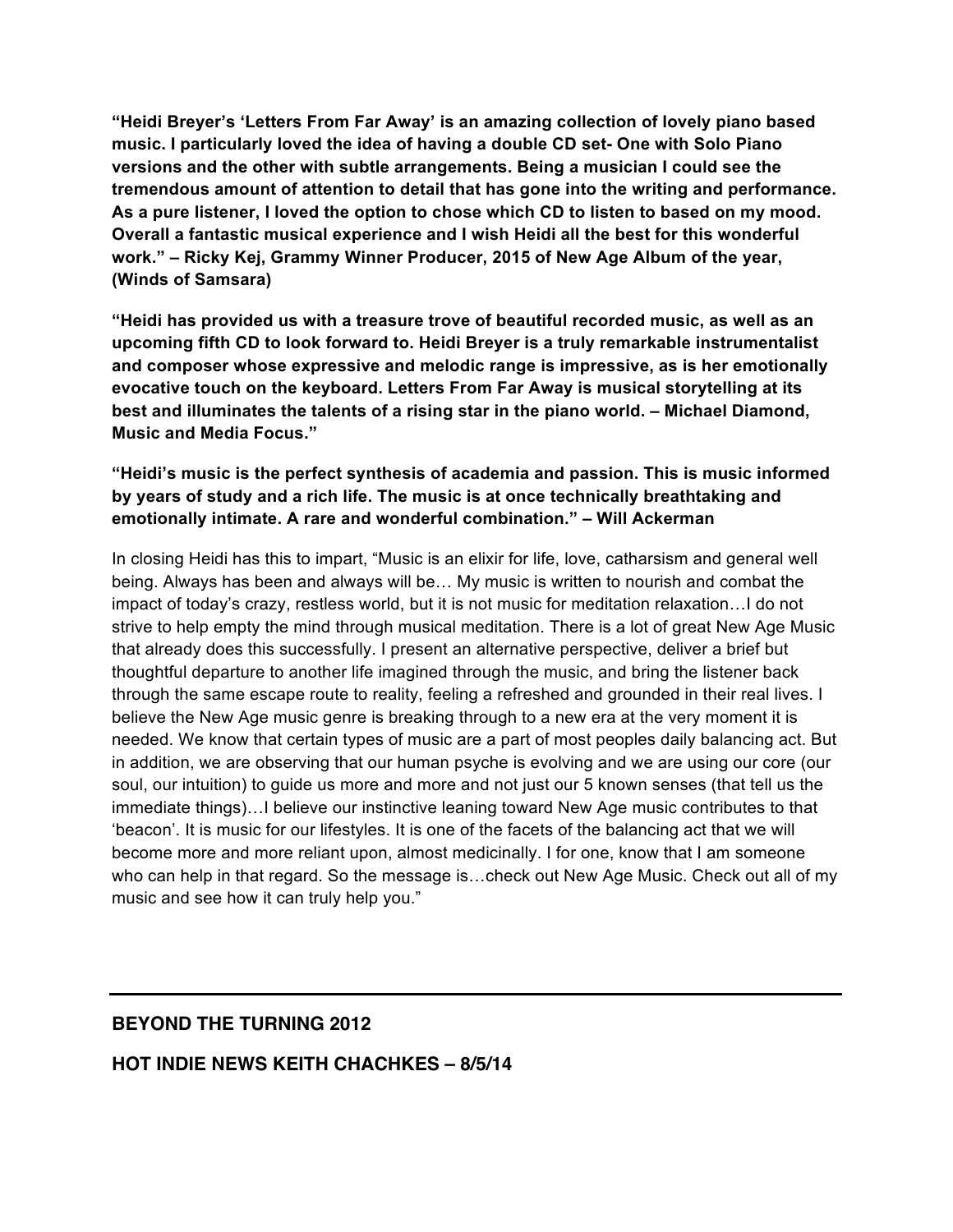**Epic. Somber. Introspective. Deep. Enigmatic. Whimsical. These are a few of the terms I might use to describe the piano stylings of HEIDI BREYER. However, simply trying to boil down all of her talents as a thoughtful player and songwriter down to the bare essence may not quite do justice to the masterpiece that is her third album,** *Beyond the Turning***…***read more*

Culling together her many influences from Classical, Jazz, New Age and Progressive Rock (channeling the late Richard Wright of PINK FLOYD at times), Heidi truly does "paint in sound" as her biography suggests. Using the emotional framework of the events in the world the last few years as a sonic allegory of sorts, *Beyond the Turning* takes your soul on a journey of discovery. The heartfelt opener "Farewell" has a sense of calming dismay to it and sets the mood for the majority of the album. "World Without End" continues the trek inward, slowly uncovering feelings of peace and resolve in its musical DNA.

Breyer has a jazz master's touch when it comes to song craft and certainly her romantic side comes through in place like the soothing "Rive Droite". Other tracks such as "The Long Way Home (Passage 1)","My Peace Piece" and "Eight Steps Free" have a nice laid back, soulful quality that tie the album together nicely. Not only does Heidi have a splendid voice, she augments her performance with the heavenly sounds of Samite. She has an all-star team of talents pitching in to help, who take many excellent songs to the next level like cellist Eugene Friesen, violinist Charlie Bisharat, superstar bassist Michael Manring (solo bass on "Joy of The Road"), Jill Haley's horn playing and David Cullen's immense guitar work among others.

Among the top tracks of the album "Tea and Sympathy", "Moondancing", "Adungu Inspiration" and the title track wind down the album in top notch fashion. These songs are full of little stories, each measure further revealing memories and feelings that will surely stir in the coldest souls out there.

\_\_\_\_\_\_\_\_\_\_\_\_\_\_\_\_\_\_\_\_\_\_\_\_\_\_\_\_\_\_\_\_\_\_\_\_\_\_\_\_\_\_\_\_\_\_\_\_\_\_\_\_\_\_\_\_\_\_\_\_\_\_\_\_\_\_\_\_\_\_

## **ANOTHER PLACE AND TIME 2010**

BILL BINKELMAN - ZMR

Even when compared to the unbelievably high quality of music evidenced on most of the recordings that issue forth from Imaginary Road studios and the production team of Will Ackerman and Corin Nelsen, pianist **Heidi Anne Breyer**'s Another Place and Time… is a superlative album. This one of those CDs that, as soon as I made it through the first three cuts, I knew it was going to land a special place on "permanently playable" shelf.

Similar in mood and style to Tim Story's "tragic beauty trilogy" (Beguiled, The Perfect Flaw, and Shadowplay), yet also more diverse (owing to the presence of more accompanists than Story's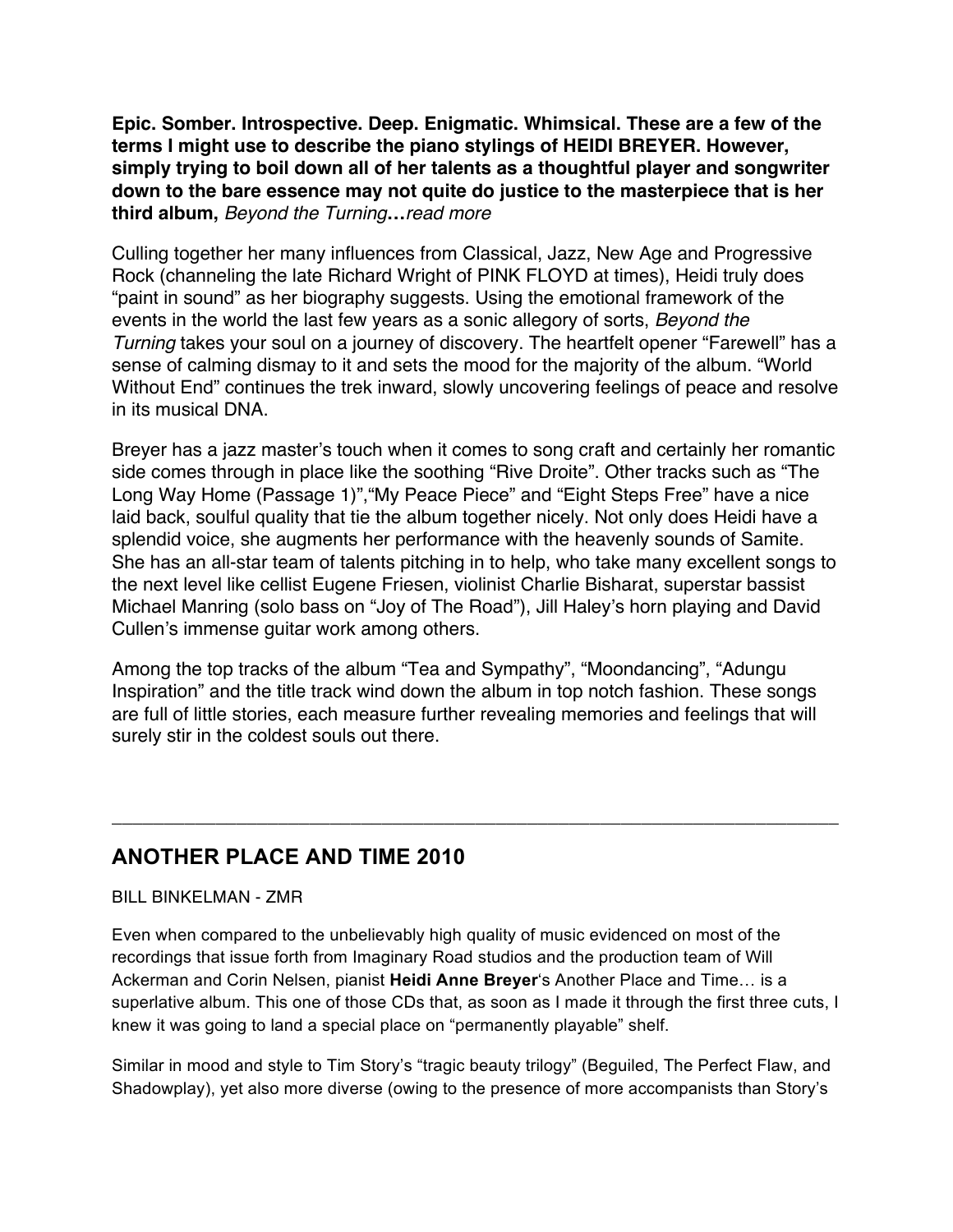CDs featured), Another Place and Time… is a highly introspective album, absolutely perfect for the seasons of late autumn and early winter, when many of us retreat into ourselves and our dwellings, to pause, reflect, remember, and (for some of us) regret. There is a distinctly discernible melancholic mood which permeates the music, although not in such a way that will bring the listener down as much as invite the listener "in." In addition to the somberness of the music (one of the traits Breyer shares with Story) another is the minimalism of the piano itself. While there are no electronic keyboards (which Story uses), Ackerman enlisted many of his usual suspects as guest artists, among them **Jill Haley** on English horn, **Jeff Oster** on trumpet and flugelhorn, **Eugene Friesen** on cello, **Noah Wilding** on vocals, and the estimable **Charlie Bisharat** on violin. It goes without saying that everyone here performs at their characteristic high level (there must be something in the water at Imaginary Roads). There is one solo piano track and one which is solo but on which Breyer also sings and plays recorder (two songs with lyrics are on the album, but the vocals are submerged enough that instrumental music lovers should not be deterred).

I couldn't pick a favorite track on this CD for the life of me. All Souls Lullaby opens the album and the piano/English horn (Haley) duet is heartbreakingly beautiful and flows with genuine sadness. On His Wings features Oster and Bisharat and is actually even more somber (Bisharat, who usually swirls and flits with abandon, distinguishes himself here with his grace and subtlety). The two vocal numbers are Conversation and And Winter Came (the tune on which Breyer goes solo but also sings and plays recorder). I do have a complaint with these two tracks, and it's that the vocals are submerged too deeply in the mix. There are lyrics and when you bury the singing this deep in the mix, what's the point? Wise up, Ackerman and Nelsen—if you're going to include vocal songs, let the listener hear what the lyrics are saying.

Oster shines on American Gothic and Winter Light (he usually plays more of a background role on Imaginary Road releases) which I was glad to hear, since he is so damn talented. Ackerman's In A Region Of Clouds has the composer himself sitting in on guitar and joining Breyer who perfectly complements him. There's even a track without any piano at all, i.e. So It Was (penned by Breyer), a restrained, sparse, late night serenade played by guitarist David Cullen.

I could go on praising Another Place and Time… but all you need to know is that, despite my nit about how the vocals are mixed, I still think this CD is damn near perfect. If I could have only this one album to play while staying for a weekend at a North Shore (Minnesota) cabin on Lake Superior in late October, it would be more than enough. Breyer's playing is the perfect juxtaposition of subtle nuance and deep emotion—there is not one wasted note. Another Place and Time… is a rare gem, a gift from the artist to souls like me who hunger for the quieter, more introspective side of music which leads us into our own places and times, filled with memories and wishes.

\_\_\_\_\_\_\_\_\_\_\_\_\_\_\_\_\_\_\_\_\_\_\_\_\_\_\_\_\_\_\_\_\_\_\_\_\_\_\_\_\_\_\_\_\_\_\_\_\_\_\_\_\_\_\_\_\_\_\_\_\_\_\_\_\_\_\_\_\_\_\_\_\_\_\_\_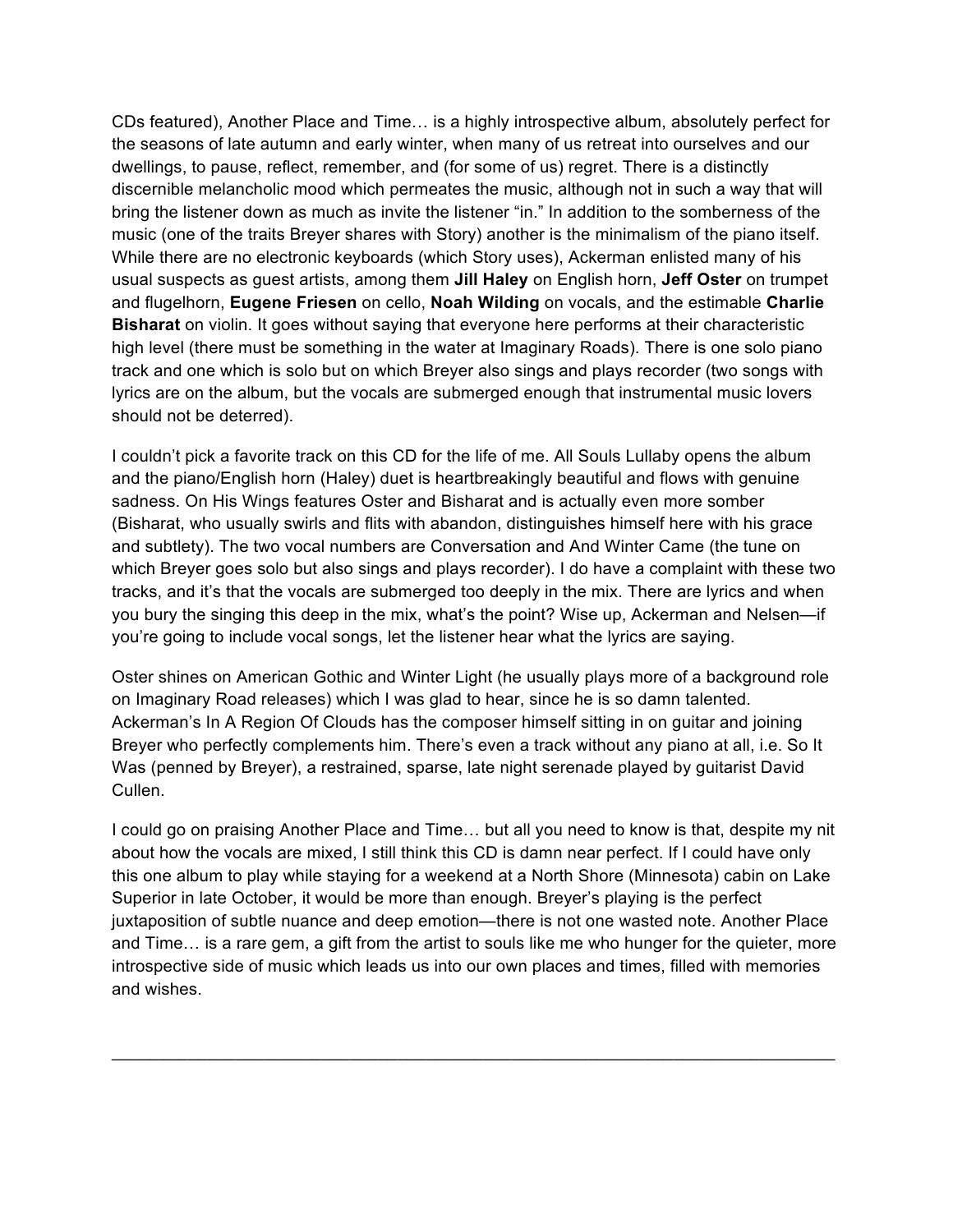# SHEILA MARIE, YAHOO CONTRIBUTOR NETWORK **. Sept. 14, 2011**

**Heidi explores the New Age ambiances and subtleties of the piano — and other instruments and performers — to near perfection on her most recent release,** *Another Place and Time***…**

Heidi Anne Breyer is a classically-trained instrumentalist who creates New Age compositions and original, entrancing melodies. Based in the US and born in the UK, Heidi takes an international approach to music composition with influences stemming from Chopin, Bach, and Rachmaninoff to modern performers, whether intentional or not, including Bill Evans, Keith Jarrett and George Winston. Heidi's classical training is paramount for her success, though it is not always in the forefront. At times, her music crosses and parallels New Age, classical, neoclassical, instrumental, neo-jazz, and experimental lines without losing the warmth, charm, and inspirational moods of the compositions.

Heidi explores the New Age ambiances and subtleties of the piano — and other instruments and performers — to near perfection on her most recent release, *Another Place and Time*. Grammy® Award-winning producer, musician, and Windham Hill Records founder, William Ackerman, lends his talents to this production, and also performs a poignant guitar piece, with Heidi on piano. Released by Winterhall Records in 2010, *Another Place and Time* hearkens back to a time of classical simplicity and sweetness seldom heard in contemporary New Age music. Notably, the Zone Music Reporter (ZMR) voted Heidi as the Best New Artist for 2010, while her album garnered Best Instrumental Album: Piano. A review by Bill Binkelman calls it, "a rare gem, a gift from the artist to souls…who hunger for the quieter, more introspective side of music which leads us into our own places and times, filled with memories and wishes." Furthermore, *Another Place and Time* contains an award-winning ensemble that adds depth, texture, and tonality to the already breath-taking piano compositions. Heidi's piano (and vocals) are also joined by David Cullen on guitar; Eugene Friesen on cello; Jeff Oster on flugelhorn; Jill Haley on English horn; Noah Wilding on vocals, and Charlie Bisharat on violin. The cover artwork of a piano and Heidi with her eyes down reflect a humble, classy, and professional character that clearly matches her music on all accords.

*Another Place and Time* is largely contemporary in tone with noticeable filmic qualities that could easily be included in the latest dramatic film soundtrack or score. In fact, Corin Nelsen says, "Heidi's music is contemplative and very cinematic…you can feel within it that crucial moment when the lens pulls back and the lead character realizes a huge emotional change and redirects the course of the rest of the film." Interestingly, Heidi cites Alexander Volkov, a Russian Realist, as inspiration for five of the tracks. Volkov's paintings of nostalgia, longing, and emptiness, draw comparisons to the musical 'colors' inherent in Heidi's work from an annotative perspective. Corin adds, "Hints of Jazz and Blues add new colors to her already breathtaking soundscapes."